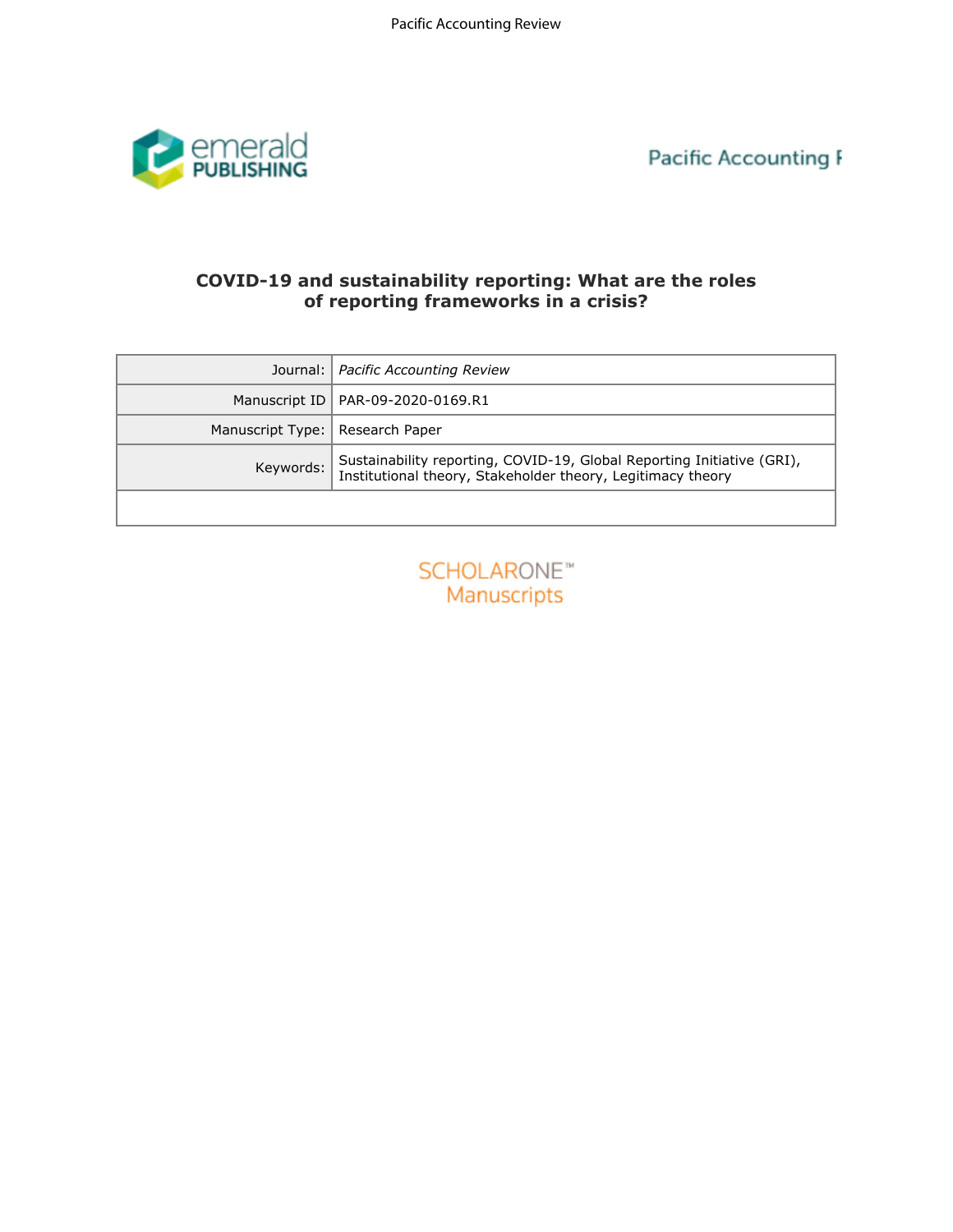## **COVID-19 and sustainability reporting: What are the roles of reporting frameworks in a crisis?**

#### **Abstract**

**Purpose:** This article commentates on the roles of sustainability reporting during the COVID-19 pandemic. It evaluates the Global Reporting Initiative's (GRI) framework, designed as a guide for best-practice in sustainability reporting, for its applicability to cover COVID-19 issues and, more generally, issues arising in crisis conditions.

**Design/methodology/approach:** The GRI's COVID-19 communications and the GRI framework are reviewed using three common theories of reporting: institutional, stakeholder, and legitimacy theory. For each theory, the authors contrast expectations under business-as-usual conditions against crisis conditions to identify gaps and avenues to guide COVID-19 responses.

**Findings:** This commentary opines the GRI framework risks perpetuating incremental change towards the 'new normal', rather than motivating the urgent responses needed in a crisis. The GRI can play a significant normative role to guide immediate and short-term best practice in COVID-19 reporting. Findings motivate the need to report for vulnerable rather than powerful stakeholders and to recognise and celebrate proactive change.

**Originality:** This article commentates on the suitability of a major sustainability reporting framework and its role in improving responses to the current COVID-19 crisis. Findings propose challenges to the GRI and GRI framework to motivate urgent responses and communication for the pandemic.

*Keywords: Sustainability reporting, COVID-19, Global Reporting Initiative (GRI), Institutional theory, Stakeholder theory, Legitimacy theory*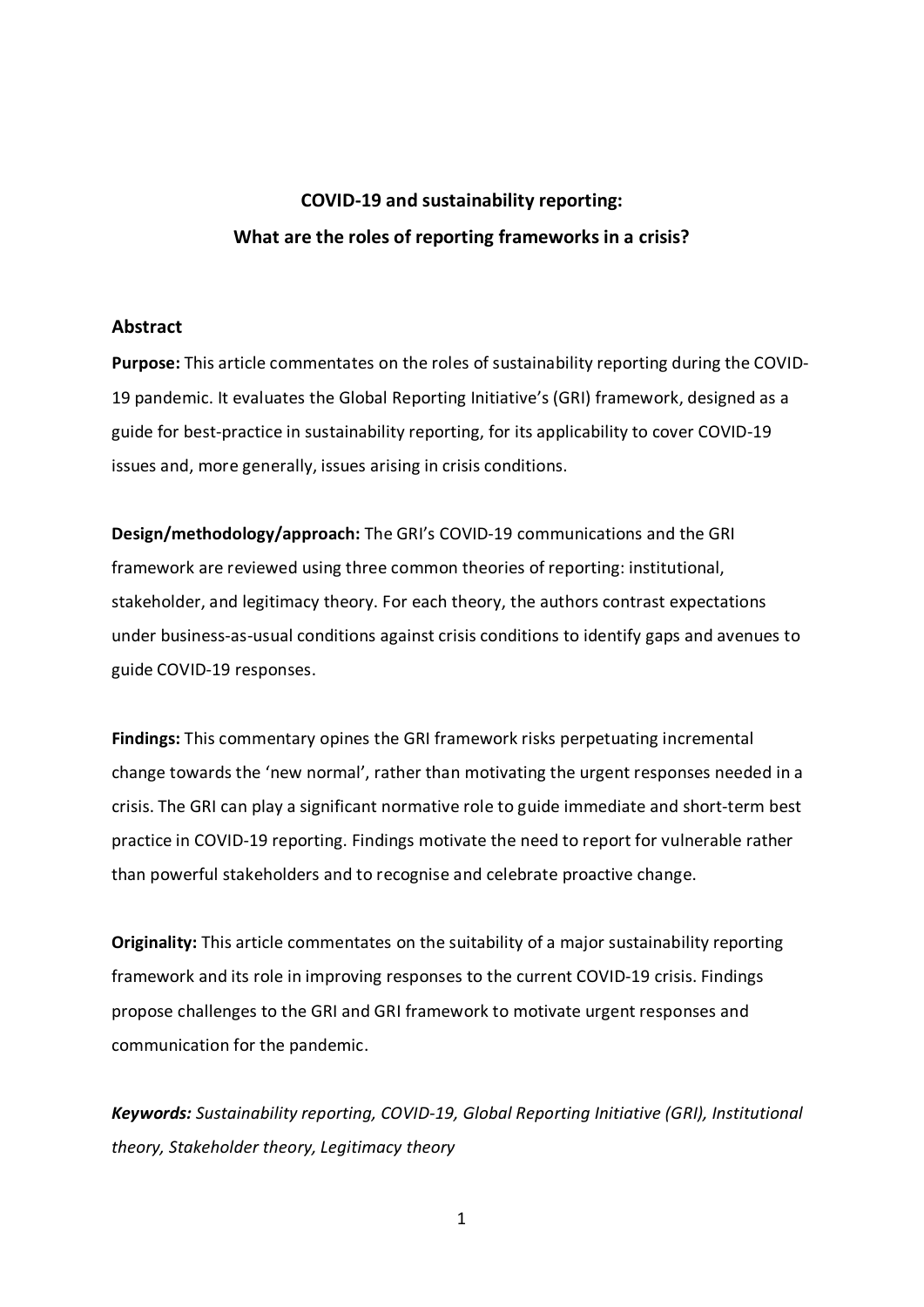#### **1. Introduction**

COVID-19 is predicted to cause the deepest global recession in decades, with diverse impacts for investment, human capital, global trade, and supply linkages (The World Bank, 2020). The pandemic has drawn global attention to how firms respond to economic, environmental, and social issues, raising questions about their actions and responsibilities towards stakeholders (Alpaslan et al., 2009). Firms therefore need to assure stakeholders they are doing their best to respond to the crisis, ensure business survival, and thus enhance their reputation. Sustainability reporting plays a natural role in crisis response, providing the holistic communication needed to manage stakeholder perception and legitimise the firm's reputation (Herzig et al., 2012). An issue arising from the pandemic is the role of sustainability reporting to address the challenges of COVID-19.

The Global Reporting Initiative (GRI) is an organisation who seeks to improve the quality and relevance of sustainability reporting. They have developed the GRI framework as a benchmark for sustainability reporting, outlining areas that define best-practice in comprehensive reporting. Firms are invited to report on areas that are material to their stakeholders. Research supports the significance of the GRI framework in terms of adoption rate, comprehensiveness, and visibility (Watts, 2015). Given the potential role of sustainability reporting in COVID-19 response, the GRI and GRI framework can offer critical leadership and expertise to guide urgent action by firms during a time of chaos.

This article is a reflection on the responses of the GRI to the pandemic and applicability of the GRI framework to COVID-19 and, more generally, crisis situations. Three commonly used theories of sustainability reporting are used for this purpose: institutional, stakeholder, and legitimacy theory. These theories explain external influences on sustainability reporting. For each theory, the GRI and GRI framework are assessed from a business-as-usual perspective and a crisis perspective. This multi-theoretical approach facilitates a holistic assessment of challenges arising from COVID-19 for sustainability reporting in order to identify avenues to strengthen the role of the GRI and GRI framework to respond to the pandemic.

This commentary contributes to understanding the role of sustainability reporting frameworks in response to the pandemic. From an institutional perspective, the GRI is positioned to offer high-impact normative guidance in a time lacking established industry best-practice or coercive regulatory requirements. However, their emerging responses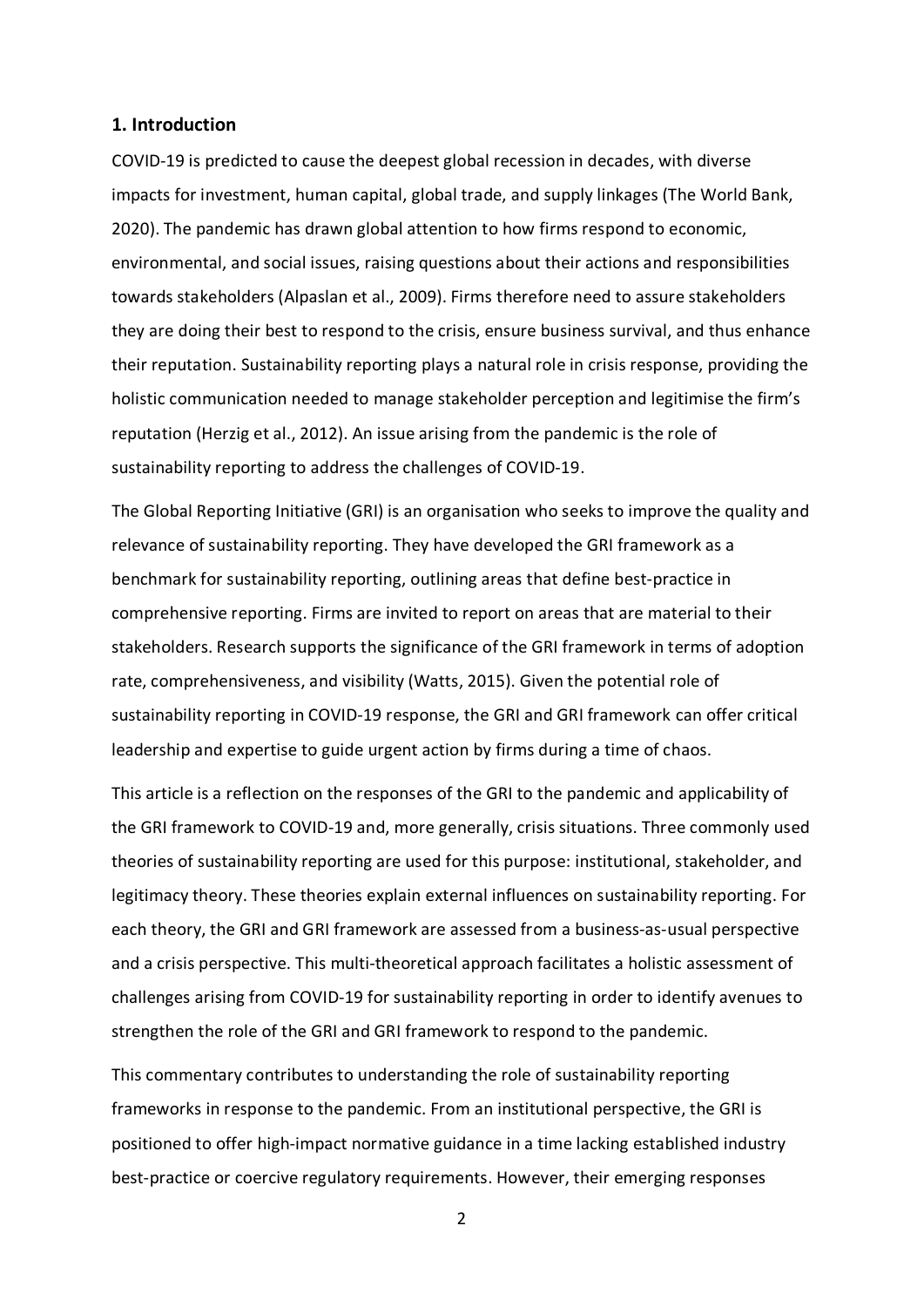target long-term, 'new normal' reporting, and short-term guidance is gated by unedited webinars with no directed takeaways. Stakeholder and legitimacy theory offer suggestions for how sustainability reporting as an ongoing practice can adapt to specific needs of COVID-19 and crises in general. The stakeholder perspective identifies a shift away from reporting to appease powerful stakeholders towards addressing the needs of the vulnerable. Under legitimacy theory, the article reflects on the ability for sustainabiloffeity reports to respond to multiple concurrent crises and the risk of perpetuating business-as-usual reporting. The authors propose that researchers develop perspectives to recognise and celebrate firm actions, rather than adopting the prevailing approach in legitimacy theory to regard reports with suspicion.

This article is structured as follows. Section 2 provides background on sustainability reporting for crisis management and communication. Section 3 reviews the GRI framework using institutional, stakeholder, and legitimacy to commentate on the role of GRI and GRI framework for COVID-19. Section 4 concludes.

#### **2. Sustainability reporting and crisis management**

Crisis management research defines a crisis as "an unpredictable event that threatens important expectancies of stakeholders and can seriously impact an organisation's performance and generate negative outcomes" (Coombs, 2007, p. 2). Crisis communication theory (Coombs, 2004, 2007) further defines crises by their type and reputational threat. COVID-19 is a victim cluster-type crisis where firms have weak responsibility for causing the crisis and so face mild reputational threats. Ki (2014) analyse crisis communication strategies and find a positive association between the use of strategic and timely communication and favourable audience reactions. Crisis management thus relies on both actions to remedy the crisis and communications to manage reputation (Christensen et al., 2016). Communication strategies include acceptance of responsibility, apologia to defend the firm's moral integrity, and account-giving to restore reputation. Sustainability reporting can play a key part in crisis communication by acknowledging responsibility and explaining the remedies taken to address economic, environmental, and social issues.

Research has investigated the impact of the 2008 Global Financial Crisis (GFC) on sustainability reporting, reporting mixed results in the level and quality of reports. The GFC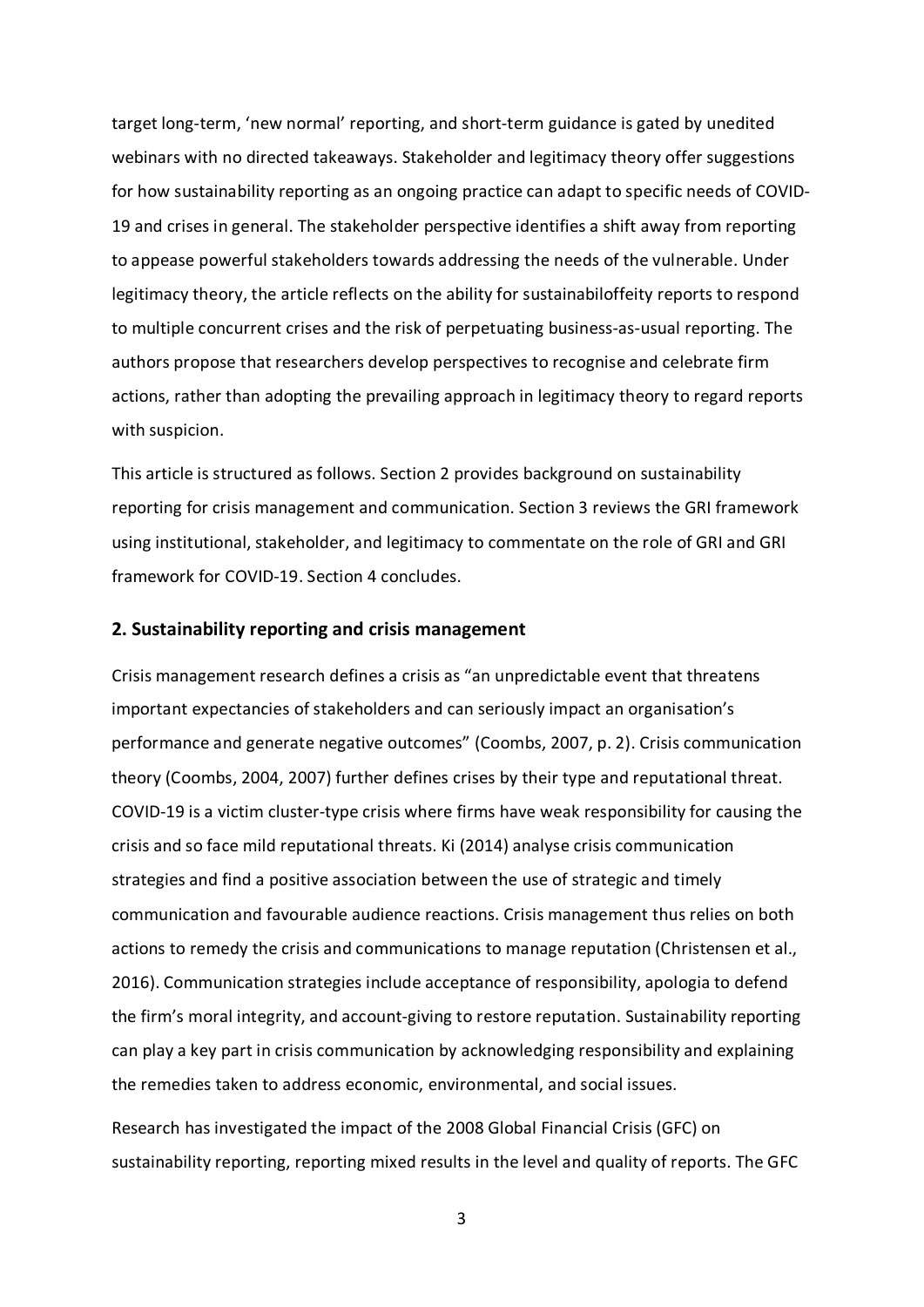saw plummeting stock indices, collapse of financial institutes, unemployment and poverty, and the need for government rescue packages (Dias et al., 2016). Some studies reported an increase in sustainability reporting during the GFC (e.g. Miras Rodríguez et al., 2014), argued to improve their market position and differentiate from competitors to gain stakeholder trust. Others reported a decrease in reporting and lack of engagement (e.g. Rodolfo, 2012), attributed to the additional financial burden of reporting. Since the GFC, sustainability reporting has grown in volume and importance (KPMG, 2017), suggesting stakeholders may place stronger expectations on sustainability reporting for both business-as-usual and crisis settings.

By way of comparison, climate change is an existing crisis concurrent with COVID-19. In 2020, the World Economic Forum ranked climate change as the biggest risk to the economy and society (Deutsche Welle, 2020). Climate change is projected to affect the growth rate of the global economy as well as increase poverty and these impacts are not reversible (Tol, 2018). In the context of climate change, a stream of critical research calls for greater urgency and proactivity in change, criticising existing reporting frameworks and researchers for failing to address issues needed to enact the changes needed to address the climate crisis (Dias et al., 2016). Reviewing the narratives found in sustainability reports, Milne et al. (2006) denounce the commonly used 'progress' and 'journey' narratives as they reinforce business-as-usual approaches. Such narratives deplete the urgency of the situation and thus motivation for managers to restructure their thinking. The question is to the appropriate level of urgency in sustainability reporting to address crisis, whether it be COVID-19, the GFC, or climate change.

The goal of the GRI is to guide best practice in sustainability reporting for emerging challenges as they relate to the firm's economic, environmental, and social setting. The concept of best practice often arises from efforts to develop professional practice to provide practical recommendations which could apply to business-as-usual and crisis settings (Seeger, 2006). Hence, the GRI and GRI framework can play a key role in guiding crisis communication related to COVID-19. This would involve coverage of impacted areas and reporting to match the materiality of the issues. An effective response to COVID-19, and indeed other crises, requires urgency in actions – what could be termed a crisis-perspective. However, the GRI framework has been developed in the context of a relatively stable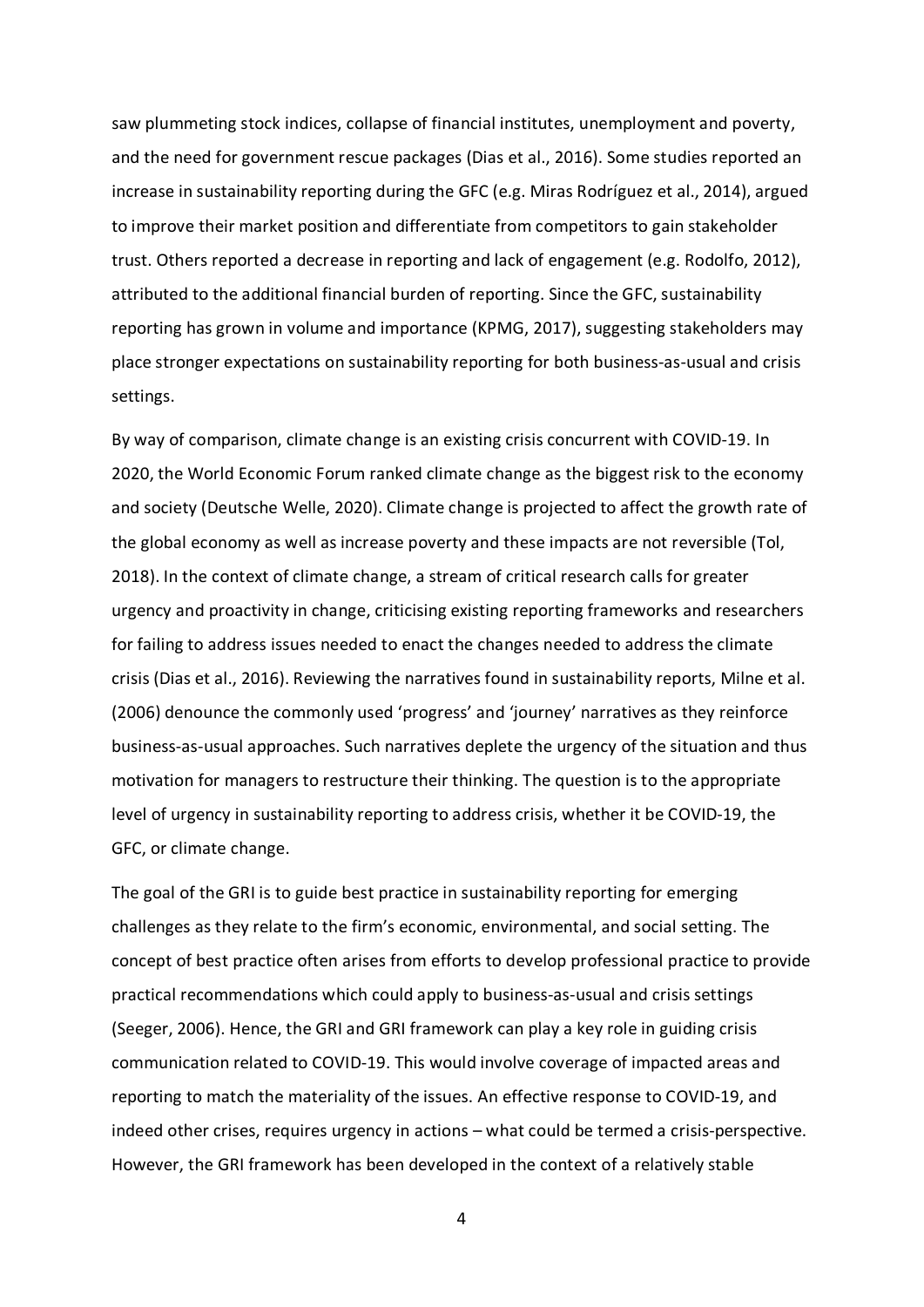economic setting, characterised by low urgency and incremental change to business-asusual. The higher visibility and abruptness of COVID-19 offers a counterpoint to this. Comparing the two crises, COVID-19 is seen as a global emergency requiring an urgent response, while climate change risks being characterised as a long-term problem that only warrants steady, incremental progress. Assessing the GRI framework from a COVID-19 perspective would thus provide an assessment of the information content related to the current pandemic, but also the framework's fitness-of-purpose in driving urgency needed to respond to crises more generally.

#### **3. Assessing GRI and theories of reporting in terms of COVID-19**

This study assesses the role of the GRI and GRI framework for COVID-19 and crises more generally. This assessment uses three commonly used theories of reporting: institutional, stakeholder, and legitimacy theory. The crisis communication literature has used these theories to assist firms in crafting their crisis communications. Christensen et al. (2016) outline that it is not enough that firms have the capacity to address a crisis, but they need to maintain legitimacy over their decisions. This legitimacy can be achieved through communications to improve public perceptions and trust in the organisation. An effective response, Alpaslan et al. (2006) argue, requires knowledge about stakeholder behaviour and needs. To achieve legitimacy and understand stakeholder needs, firms in crisis management search for norms from their institutional environment to inform their actions (Eriksson, 2012). These theories are used in this study to hypothesise the factors influencing sustainability reporting, such as the external forces that affect firm reporting (institutional forces), information that would be relevant to the pandemic (stakeholder groups), and strategies that characterise effective crisis communication (legitimacy theory). For each theory, a definition is provided that describes expectations under business-as-usual reporting. This is contrasted with influences in a crisis context to evaluate the role of the GRI in reporting for COVID-19 and other crises.

#### *Institutional theory*

Institutional theory argues a firm's reporting is shaped by its desire to fit its institutional environment, defined by external cultural norms (Dacin, 1997). External pressures cause particular practices to become institutionalised within the firm as standard practice. These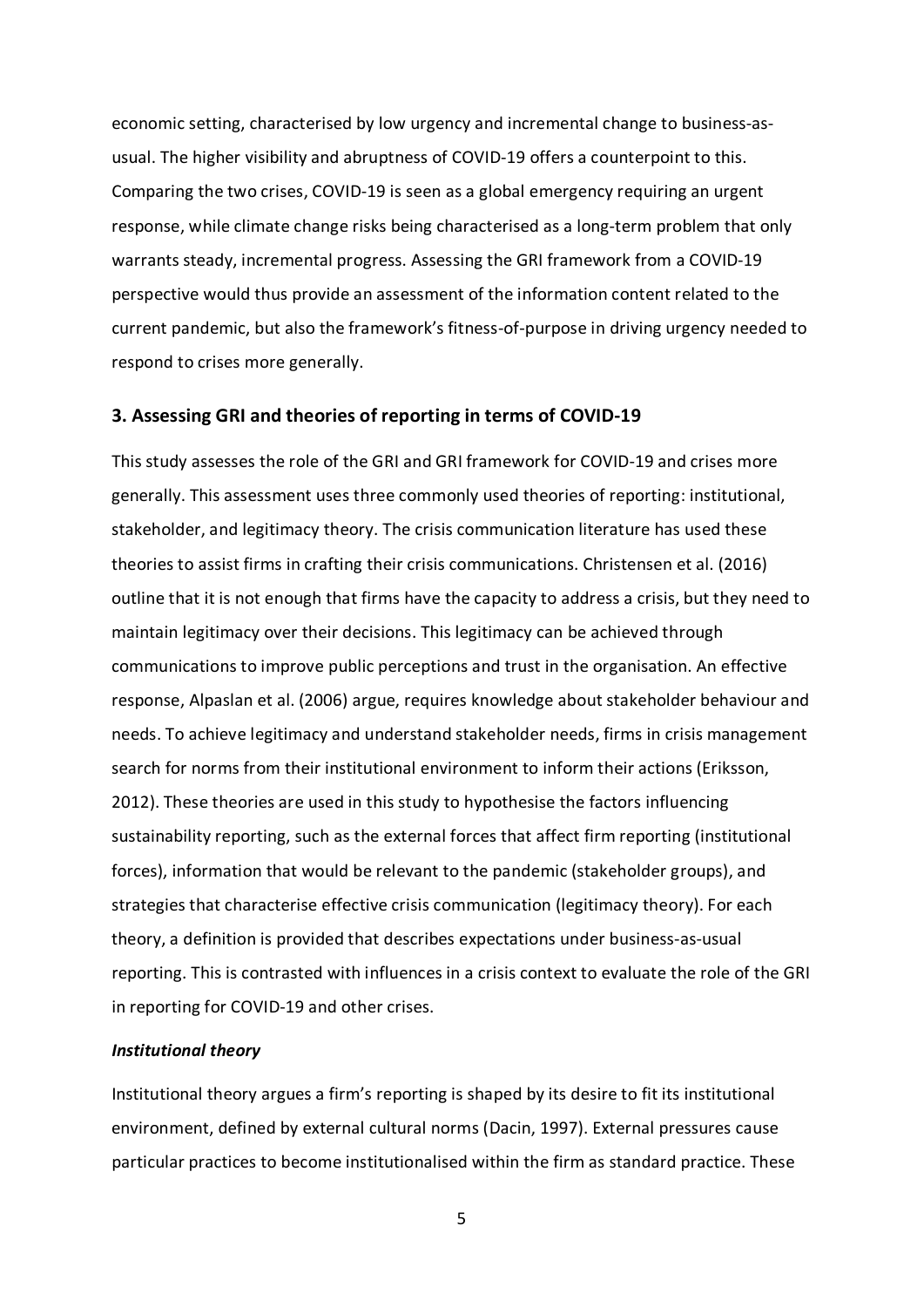pressures are predicted to make firms isomorphic, that is, adopting the same institutionalised practice. DiMaggio and Powell (1983) describe three isomorphic forces. Mimetic forces arise when firms emulate each other. Coercive forces arise from organisations with power that compel a firm to take action. Normative forces arise from professionalisation about what constitutes best practice.

Under business-as-usual, institutional theory predicts that as sustainability reporting matures firms from in the same setting will produce similar reports as preparers mimic each other's standard practices or respond to similar coercive factors (de Villiers and Alexander, 2014). In a crisis, institutional environments change and hence mature sustainability reporting practices may no longer be appropriate. For example, COVID-19 highlights business continuity and health of employees and customers as priority areas. Business continuity is an extreme scenario of risk management, and thus established reporting practices may not be suitable for a crisis. When focused internally, firms are unlikely to have found other firms to mimic (weak mimetic forces) and reporting regulation is undeveloped in the early-stages of COVID-19 (weak coercive forces). In contrast, the health of employees and customers are areas where there are strong mimetic forces (for example in New Zealand, social distancing, mask-wearing, and contact tracing) and coercive forces (the New Zealand government has prescribed actions to be taken during various stages of lockdown).

There is thus an asymmetric set of mimetic and coercive factors on sustainability reporting for the pandemic. This raises an opportunity for the GRI to guide reporting through normative forces, given the lack of mimetic and coercive forces on reporting. At the time of writing, the GRI has issued three news posts related to COVID-19. First, a letter explaining the precautions it is taking to protect its employees and partners, discussing remote work and travel restrictions. Second, praise for the European Union committing to the European Green Deal (a plan to achieve climate neutrality by 2050) as a framework to boost recovery after the pandemic. In this, they highlight the importance of sustainability reporting to disclose corporate impacts and encourage sustainable business practices. Third, webinars to discuss COVID-19 crisis issues to prepare for the 'new normal' for GRI reporting in a postpandemic world. The webinars cover sustainability and transparency in designing the 'new normal'; risk management and business continuity; stakeholder engagement and materiality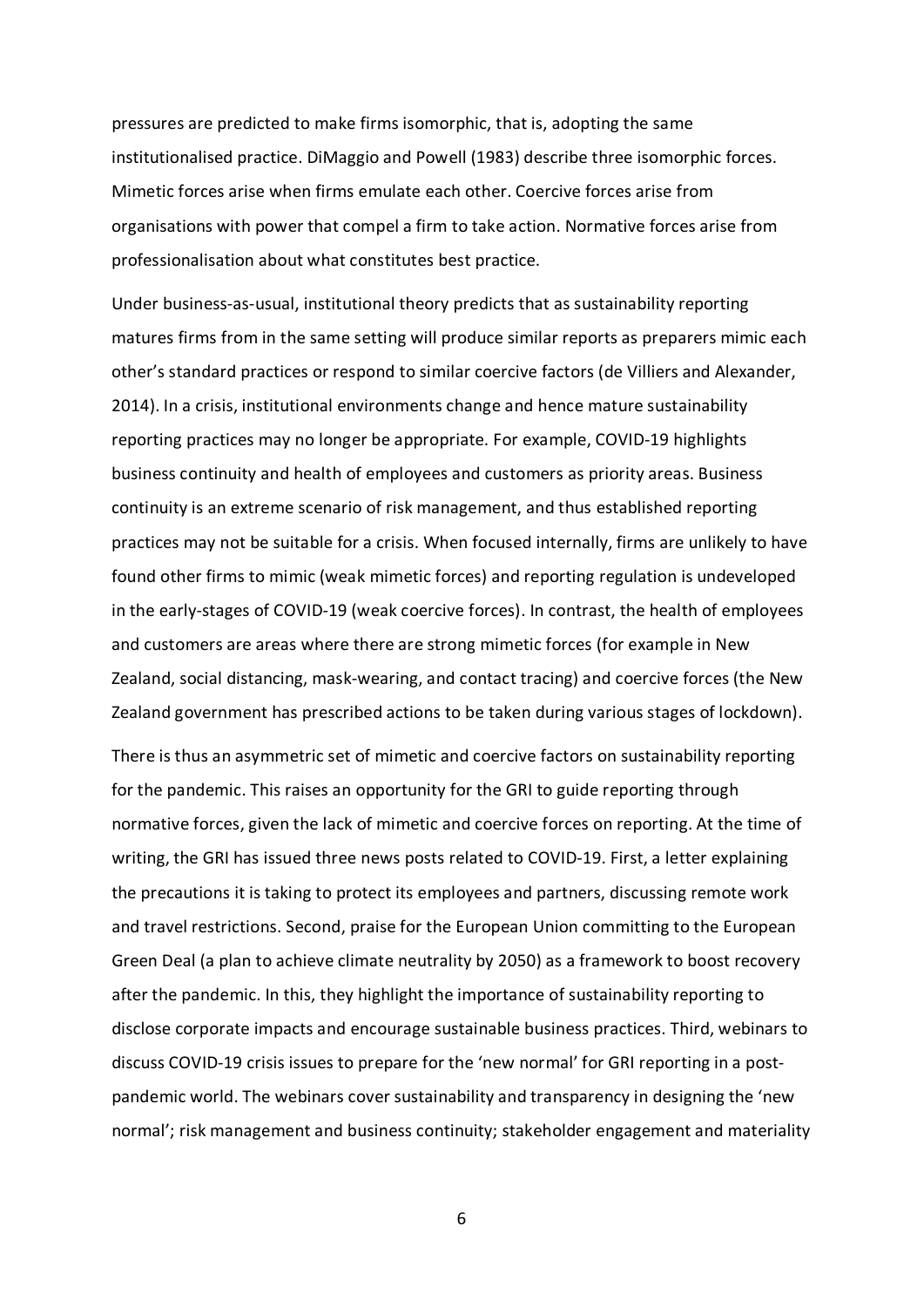assessment; supply chain resilience; and sustainability topics that firms are looking to add or increase.

The set of web resources shows a progression from mimetic reporting (safe work practices) to identifying coercive forces (EU Green Deal legislation), and eventually normative guidance (innovations and adaptations to GRI framework under COVID-19). This pattern shows the GRI taking a proactive role. What is challenging though is the opaque nature of the webinars, where content is hidden behind unedited recordings without a clear set of takeaways. Challenging also is the long-term horizon of the discussion, which discusses longterm transitions. Short-term guidance would be a key next-step for reporting in a crisis. Adapting the GRI framework, whether by way of a crisis-focused report or adapting the general framework, could provide firms with a template to ensure adequate reporting, and assists stakeholders in assessing the firm's performance. This adapted framework would provide professionalised normative pressure to improve reporting in response to COVID-19.

#### *Stakeholder theory*

Stakeholder theory describes that firms operate in an open system, interacting with various groups in society that have different demands (Rodolfo, 2012). Firms need to understand stakeholder requirements and communicate to meet the expectations of different societal groups. Performance is expected to improve if firms maintain good relationships with key stakeholders (Buallay et al., 2020). The business-as-usual expectation is that reporting will target key stakeholders, such that "stakeholders with higher power, urgency and legitimacy will be more aware of sustainability initiatives than stakeholders with lower power, urgency and legitimacy" (Peloza and Papania, 2008, p.172).

However, crises can change the importance of stakeholder groups, where some stakeholders may change from latent to definitive or vice versa (Dias et al., 2016). A preliminary list of key stakeholders and needs in the COVID-19 context could be:

- Employees: Attract and retain employees; Flexible work arrangements; Health and safety; Upskilling employees
- Customers: Attract and retain customers; Flexibility in service delivery
- Supply chain: Robustness of supply chain; Flexibility in supply chain
- Shareholders: Impact on financial stability; Innovation to manage crisis impacts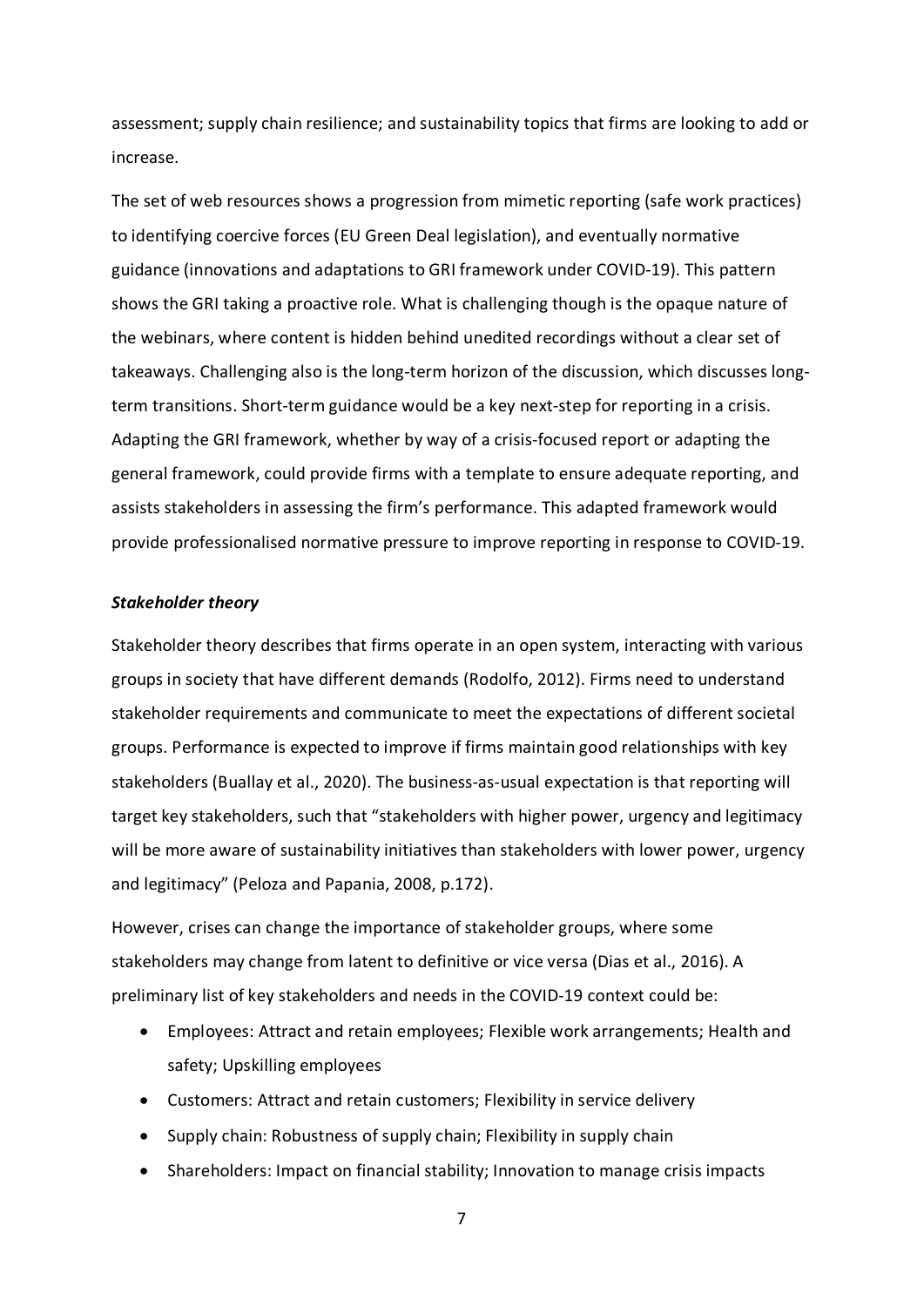To assess the applicability of the GRI framework to the pandemic, this study searched for measures in the framework relating to these areas. Table I shows the stakeholder areas, COVID-19 issues, and relevant GRI measures.

#### **--- Table I about here ---**

For employees, the GRI primarily assumes steady employment and lacks measures of work flexibility and pandemic health and safety. Relevant crisis-reporting could include: initiatives to allow flexible work environments, the incidence of COVID-19, and impact on mental and physical health. For customers and supply-chain, the GRI includes measures of labour impacts in the supply-chain but lacks measures related to flexibility in services. Relevant measures could include flexibility (e.g. innovations in delivery methods) and disruptions (e.g. incidents in supply chain and/or customer service, issues arising from changes in customer or supplier financial circumstances). For shareholders, the GRI focuses on measures of government financial assistance, and impact on local communities. Relevant measures could extend existing GRI measures about the financial impacts of climate change to include other crises. These additional measures could take the form of a crisis-specific reporting framework or be embedded as standard into the core GRI framework to recognise the postpandemic economy.

#### *Legitimacy theory*

Legitimacy theory argues that firms must be seen to have values aligning with society to successfully operate (Lindblom, 1994). Two common sustainability reporting strategies by firms to achieve legitimacy are greenwashing and representative reporting (van Staden and Hooks, 2007). Greenwashing refers to the use of symbolic reporting to manage stakeholder perceptions without underlying material change. Representative reporting begins with substantive material change in operations, with the role of sustainability reporting to inform stakeholders of the change. Legitimacy theory is related to stakeholder theory as firms seek legitimacy by preparing reports targeting concerns from relevant stakeholders (Deegan, 2019).

From a business-as-usual perspective, applying the GRI framework can add credence to a firm's sustainability report and identify key stakeholders and potential actions to strengthen legitimacy. The latest versions of the GRI framework highlight the importance of materiality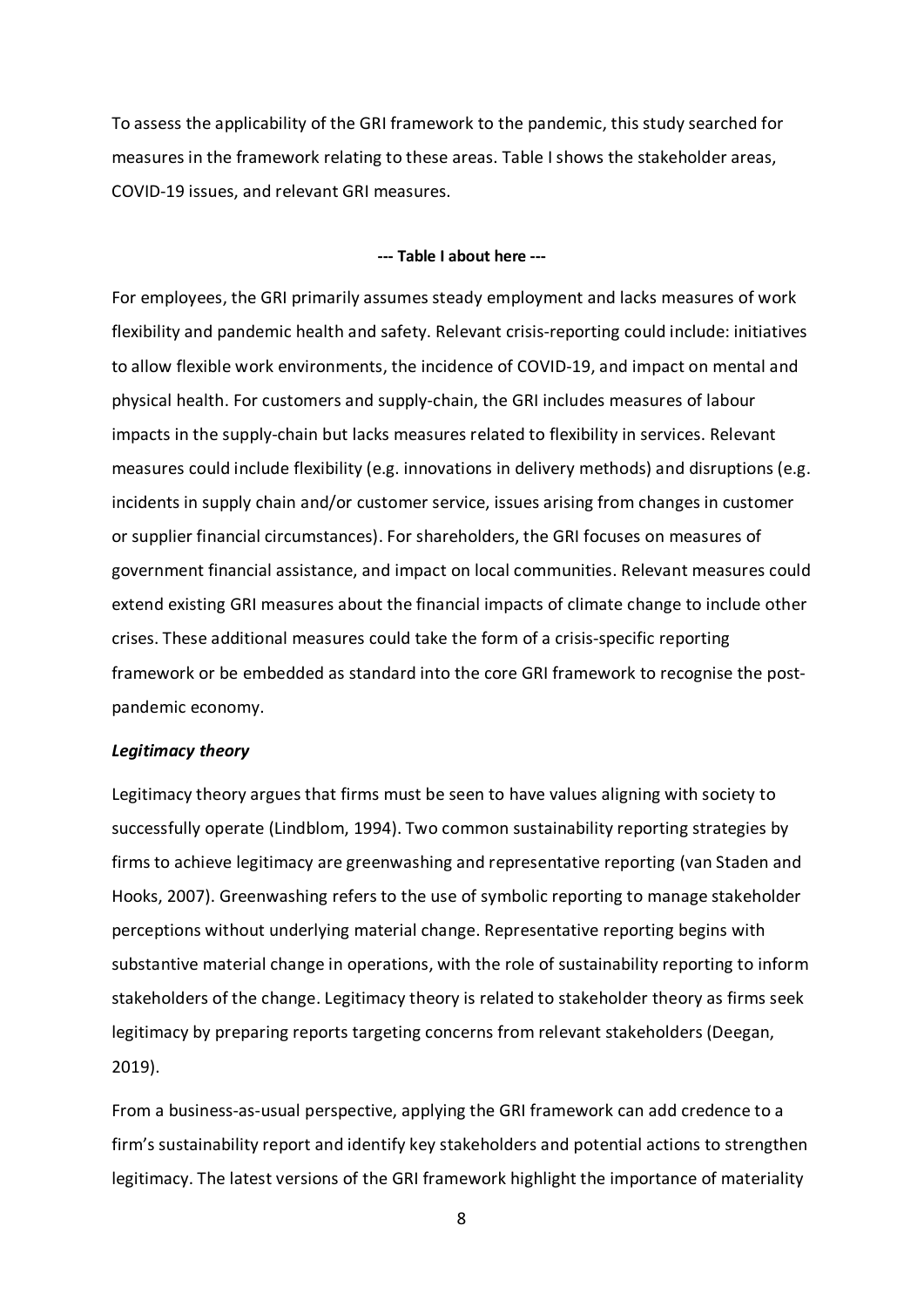assessments, where firms define immaterial issues that can be omitted from their reports to justify partial reporting. In a crisis, the set of material topics changes, resulting in different topics covered in sustainability reports and variation in the standards by which their performance assessed. A concern is that materiality assessments may allow excessive flexibility to define what is relevant, potentially trading off the needs of various stakeholders. Given the resources required to produce sustainability reports, a risk is that topics related to climate change may be set aside for imminent issues related to COVID-19. This highlights the challenge of materiality and flexibility in sustainability reporting: is a sustainability report simply not large enough to cover two simultaneous crises?

Having defined the material areas of reporting, the second area of legitimacy theory concerns the nature of measures reported, being proactive or passive. Proactivity considers initiatives and actions to improve performance. This is in contrast to passive reporting, being only reports on the organisation's current level of performance. Passive reporting only indirectly encourage the firm to take further action.

In business-as-usual research, a common focus is the firm's intentions when producing the report. A large stream of critical research views reports with suspicion, looking for signs of greenwashing. However, in the time of crisis, the authors propose that the focus ought to be on the *actions* taken for change, rather than the *intention* for changes. Firms demonstrate legitimacy by communicating their specific actions to respond to the crisis. Whether or not management 'cares' about employee wellbeing when arranging work-from-home facilities is not relevant to addressing the COVID-19 crisis. What matters are the actions taken and the results being delivered. A firm does not need to internalize COVID-19 in its cultural fabric to produce effective COVID-19 responses. More generally, the same argument could apply to climate change and management intention.

Hence, this study proposes a need for urgency and proactivity as a standalone theoretical perspective for sustainability reporting. However, frameworks that promote passive measures do not encourage urgency for change. The review of the current GRI framework shows that the measures are largely passive (refer to Table 1). For example, results of a survey measuring customer satisfaction (PR5) only evaluates business performance regarding their customers, whereas a more proactive response is to evaluate the firm's flexibility to respond to the needs of customers in the time of crisis. Indeed, the GRI's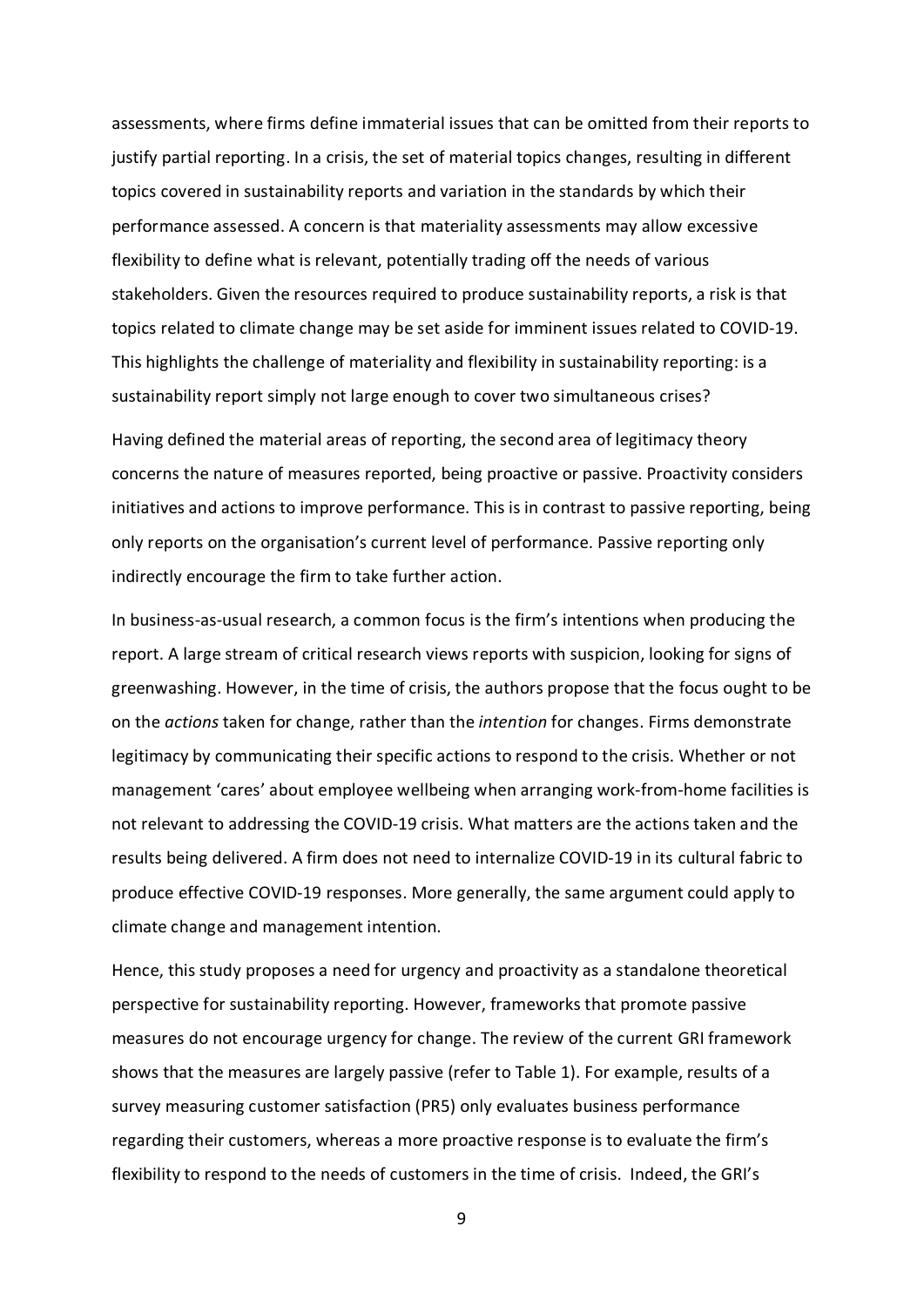conversations about the 'new normal' and long-term horizons reduce momentum for change.

#### **4. Conclusion**

The COVID-19 pandemic has had extensive impacts on economic, social, and environmental business performance. The GRI framework, and sustainability reports in general, are ways to guide firm reporting in uncertain environments, signal ways for firms to address complex problems, and assure stakeholders that actions are taken to promote their interests. This study commentates on the role of the GRI framework in COVID-19 conditions using three common theoretical lenses of institutional, stakeholder, and legitimacy theory. For each lens, the business-as-usual perspective and how these perspectives alter under COVID-19 crisis conditions were described.

It is highlighted that there are gaps in the sustainability reporting frameworks such as GRI to cope with reporting on crises and motivating urgency. The authors suggest that the crisis creates an opportunity for GRI to be a key normative force in guiding sustainability reporting. With a lack of mimetic sources and regulatory coercive forces for COVID-19 responses, the GRI could act swiftly to give normative guidance about crisis-reporting. In a crisis, this study proposes a shift in reporting emphasis from those with power to those who are most vulnerable. A review of the GRI framework against immediate and emerging stakeholder priorities finds that there are areas that GRI framework can improve to encourage more responsive reporting. At the moment, there are no or only limited measures of a firm's flexibility in terms of coping with uncertainties especially with regards to the suppliers, customers and employees. COVID-19 emphasises the need for action and urgency. The review of stakeholder theory finds that the coverage of these areas is primarily by way of passive reporting. Materiality and legitimacy theory also raise questions about bloat in the GRI framework in terms of its ability to inform two simultaneous crises (climate change and COVID-19), where the immediacy of COVID 19 may distract from the existing climate change crisis.

This commentary piece proposes potential avenues for future research in finding what would a crisis reporting framework look like. It proposes a need for a theoretical perspective on sustainability reporting that evaluates urgency and actions taken, irrespective of the intention behind the actions. Future research can investigate the effect of the 'new normal'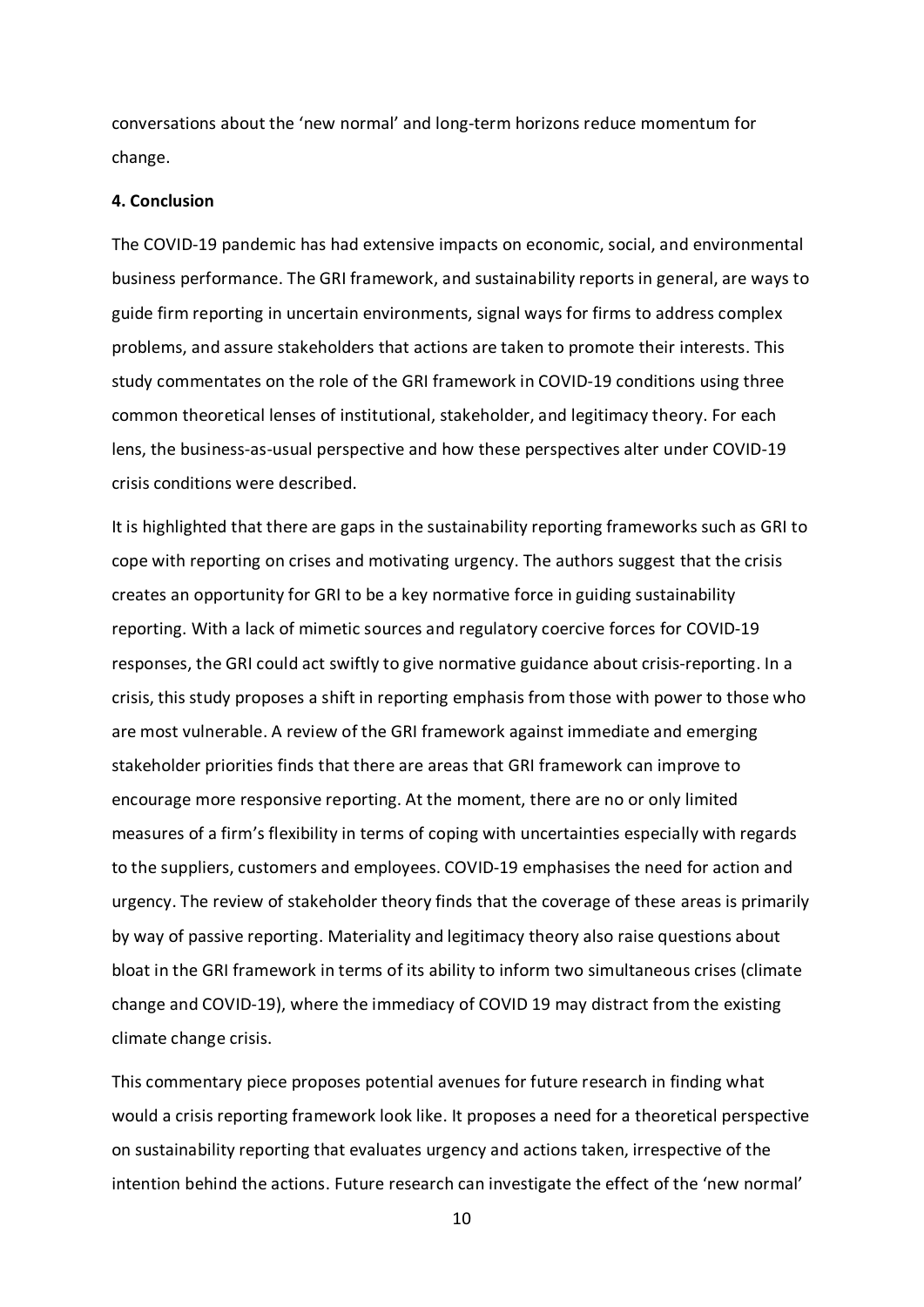perspective on dampening urgency and change. This commentary suggests that the GRI framework frames economic, environmental, and social issues as incremental problems rather than crises requiring urgent responses.

These lessons have the potential to inform more than just COVID-19 responses. Strengthening the normative force of organisations such as the GRI, adapting stakeholder reporting for the vulnerable, and motivating urgency and action rather than scepticism over management intention offers ways to empower sustainability reporting to guide rapid change to address economies, environments, and societies in crisis.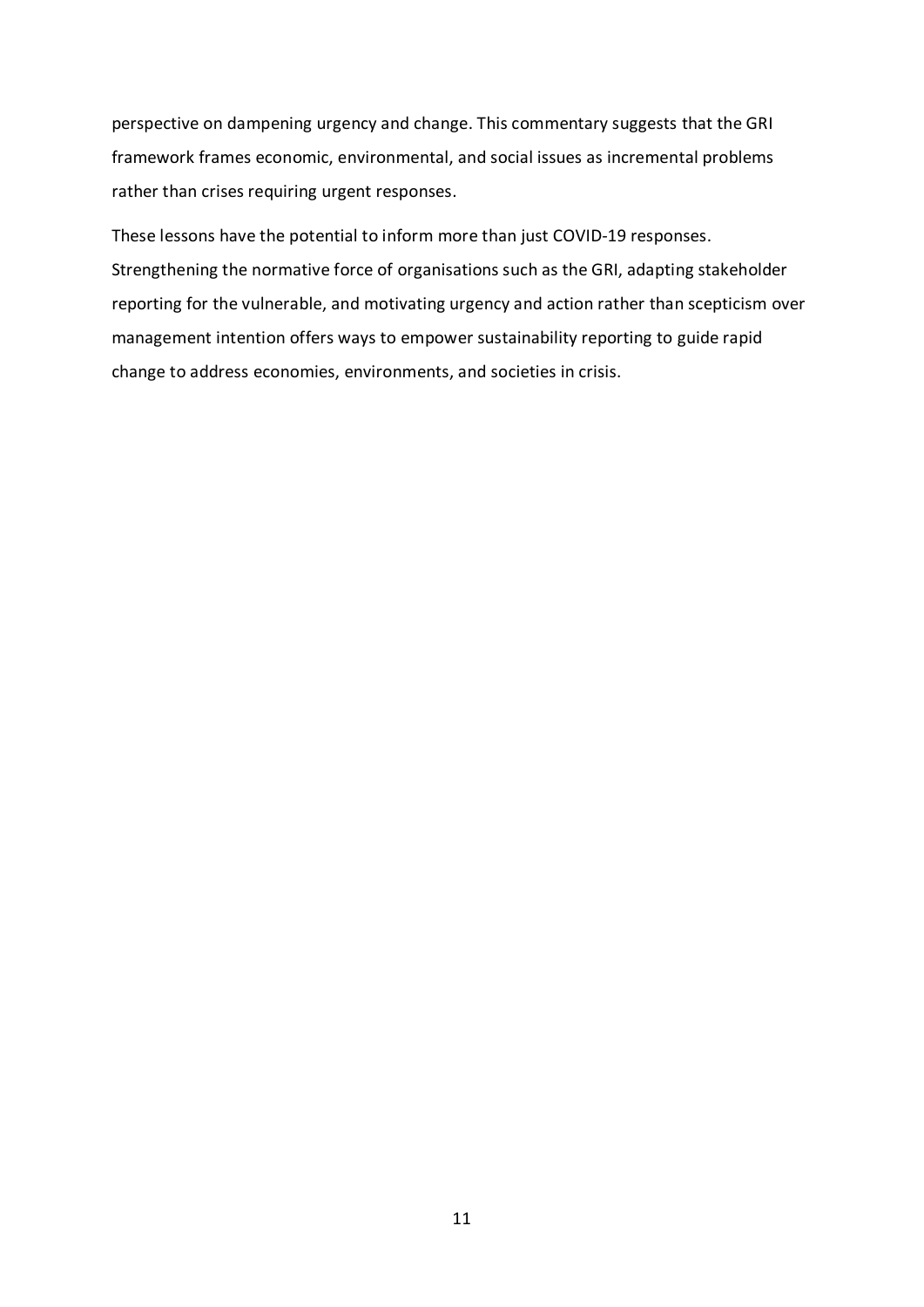### **References**

- Alpaslan, C. M., Green, S. E., & Mitroff, I. I. (2009). Corporate Governance in the Context of Crises: towards a Stakeholder Theory of Crisis Management. *Journal of Contingencies and Crisis Management, 17*(1), pp.38-49.<https://doi.org/10.1111/j.1468-5973.2009.00555.x>
- Buallay, A., Fadel Sayed, M., Alajmi, J. & Saudagaran, S. (2020). Sustainability reporting and bank performance after Financial crisis: evidence from developed and developing countries. *Competitiveness Review*. <https://doi.org/10.1108/cr-04-2019-0040>
- Carroll, A. B. (1991). The pyramid of corporate social responsibility: toward the moral management of organizational stakeholders. *Business horizons,* 34**,** pp.39-48. [https://doi.org/10.1016/0007-6813\(91\)90005-G](https://doi.org/10.1016/0007-6813(91)90005-G)
- Christensen, T., Lægreid, P., & Rykkja, L. H. (2016). Organizing for Crisis Management: building Governance Capacity and Legitimacy. *Public Administration Review, 76*(6), pp.887-897. <https://doi.org/10.1111/puar.12558>
- Christine M. Pearson and Ian I. Mitroff, (1993). [From crisis-prone to crisis prepared: a framework for](https://journals.aom.org/doi/abs/10.5465/ame.1993.9409142058)  [crisis management.](https://journals.aom.org/doi/abs/10.5465/ame.1993.9409142058) *Academy of Management Perspectives,* 7(1), pp.48- 59. <https://doi.org/10.5465/ame.1993.9409142058>
- Coombs, W.T. (2007). Ongoing crisis communication: planning, managing and responding Sage, Thousand Oaks, CA
- Coombs, W. T. (2004). Impact of Past Crises on Current Crisis Communication: insights From Situational Crisis Communication Theory. *The Journal of Business Communication (1973)*, *41*(3), pp.265–289. <https://doi.org/10.1177/0021943604265607>
- Dacin, M. T. (1997). Isomorphism in context: the power and prescription of institutional norms. *Academy of management journal,* 40**,** pp.46-81. <https://doi.org/10.5465/257020>
- De Villiers, C. & Alexander, D. (2014). The institutionalisation of corporate social responsibility reporting. *The British Accounting Review,* 46**,** pp.198-212. <https://doi.org/10.1016/j.bar.2014.03.001>
- Deegan, C. (2019). Legitimacy theory: despite its enduring popularity and contribution, time is right for a necessary makeover. *Accounting, Auditing & Accountability Journal,* 32**,** pp.2307-2329. <https://doi.org/10.1108/AAAJ-08-2018-3638>
- Deutsche, W. (2020). Climate Change Named Biggest Global Threat in New WEF Risks Report. EcoWatch. [https://www.ecowatch.com/climate-change-global-risk-wef-](https://www.ecowatch.com/climate-change-global-risk-wef-2644819254.html)[2644819254.html](https://www.ecowatch.com/climate-change-global-risk-wef-2644819254.html)
- Dias, A., Rodrigues Lúcia, L. & Craig, R. (2016). Global financial crisis and corporate social responsibility disclosure. *Social Responsibility Journal,* 12**,** pp.654-671. <https://doi.org/10.1108/SRJ-01-2016-0004>
- Dimaggio, P. J. & Powell, W. W. (1983). The Iron Cage Revisited: institutional. *Economic Journal,* 65**,** pp.691-716. [https://doi.org/10.1016/S0742-3322\(00\)17011-1](https://doi.org/10.1016/S0742-3322(00)17011-1)
- Eriksson, M. (2012). On-line Strategic Crisis Communication: in Search of a Descriptive Model Approach. *International Journal of Strategic Communication*, 6(4), pp.309- 327. <https://doi.org/10.1080/1553118X.2012.711403>
- Giannarakis, G. & Theotokas, I.( 2011). The effect of financial crisis in corporate social responsibility performance. *International Journal of Marketing Studies,* 3**,** p.2
- Herzig, C., Giese, N., Hetze, K. & Godemann, J. (2012). Sustainability reporting in the German banking sector during the financial crisis. *International journal of innovation and sustainable development,* 6**,** pp.184-218. <https://doi.org/10.1504/IJISD.2012.046952>
- Herzig, C., Viere, T., Burritt, R. & Schaltegger, S. (2006). Understanding and supporting management decision-making. South-East Asian case studies on environmental